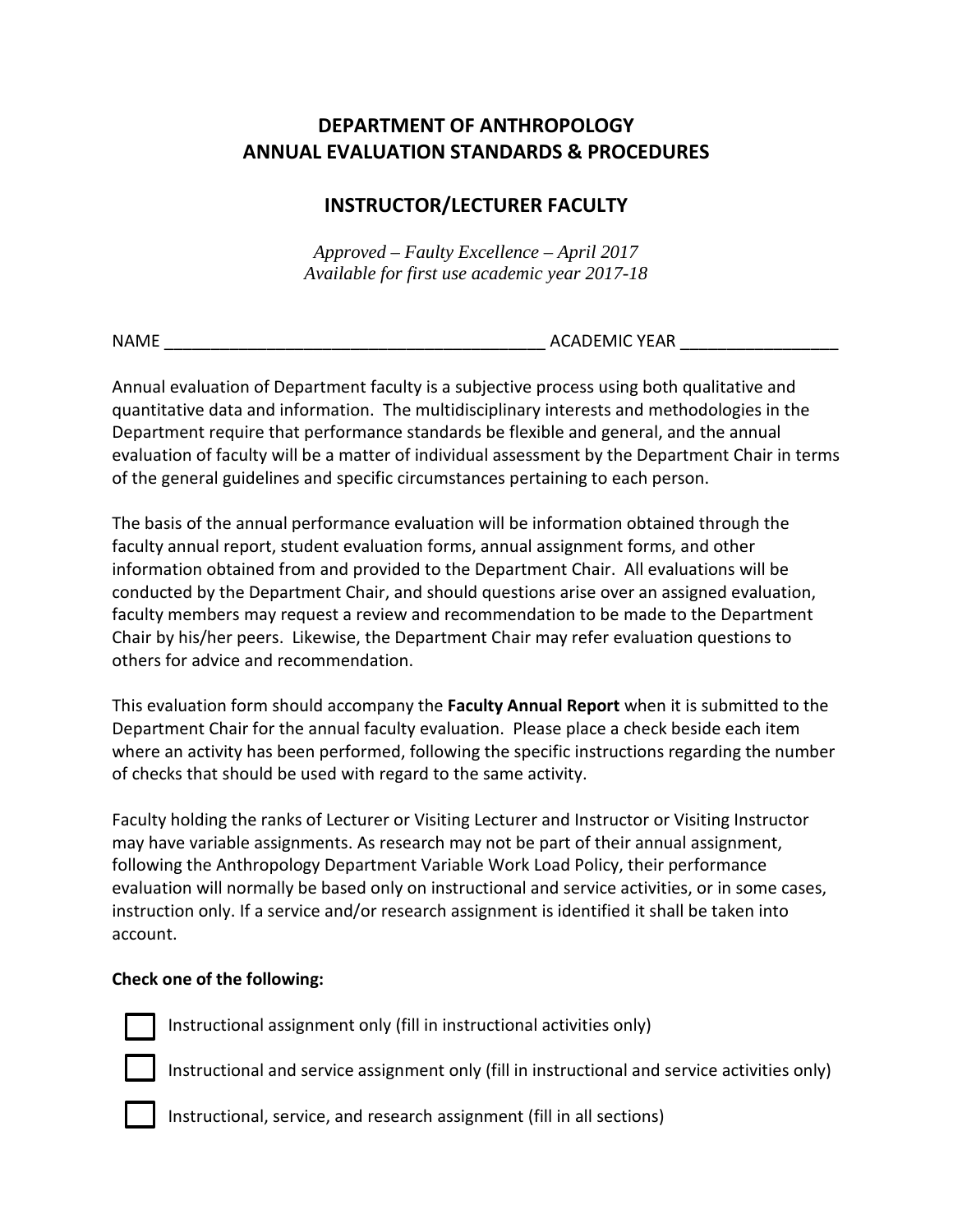## **INSTRUCTIONAL ACTIVITIES**

Non-tenure track faculty (lecturers and instructors) are typically assigned a 4:4 teaching load. All faculty in the Department of Anthropology are expected to be excellent teachers; this is demonstrated by the following minimum standards:

- 1. Teaching effectively with appropriate content, learning objectives, rigor, and pedagogical approaches
- 2. Meeting face-to-face and mixed mode classes on a regular basis as scheduled
- 3. Maintaining a regular online presence, being present online at least once every two business days (email and within the learning management system) when teaching online courses
- 4. Holding scheduled office hours (2 hours in the office for each face-to-face course; 2 hours for each mixed mode course [1 hour must be face-to-face, 1 hour may be held online]; 2 hours on-line for each online course)
- 5. Replying in a timely fashion to student inquiries within 2 business days (except when students have been notified through class announcements)
- 6. Providing effective and accurate advisement when requested
- 7. Submitting book orders on time as required by state legislation
- 8. Providing clear detailed course syllabi that meet university requirements
- 9. Providing regular and timely evaluative feedback on student assessments (exams, quizzes, papers, homework)
- 10. Meeting with students during the final examination period in compliance with university regulations
- 11. Submitting final grades by the university deadline.

## UNSATISFACTORY:

Failure to carry out all of the above for two years in a row will result in an unsatisfactory rating.

## CONDITIONAL:

Failure to carry out all of the above for one year will result in a conditional rating.

#### SATISFACTORY:

Must carry out all of the above and have two checks from the following 20 standards and one check in the chair-assigned teaching quality standards.

## ABOVE SATISFACTORY:

Must carry out all of the above and have four checks from the following 20 standards and two checks in the chair-assigned teaching quality standards. Receiving a teaching award from the college or university (e.g., a TIP) shall result in the awarding of an "above satisfactory" rating.

## OUTSTANDING:

Must carry out all of the above and have six checks from the following 20standards and three checks in the chair-assigned teaching quality standards.

Note: With the exception of standard #20 and the Teaching Quality Measures, a maximum of 2 checks is permitted per each standard.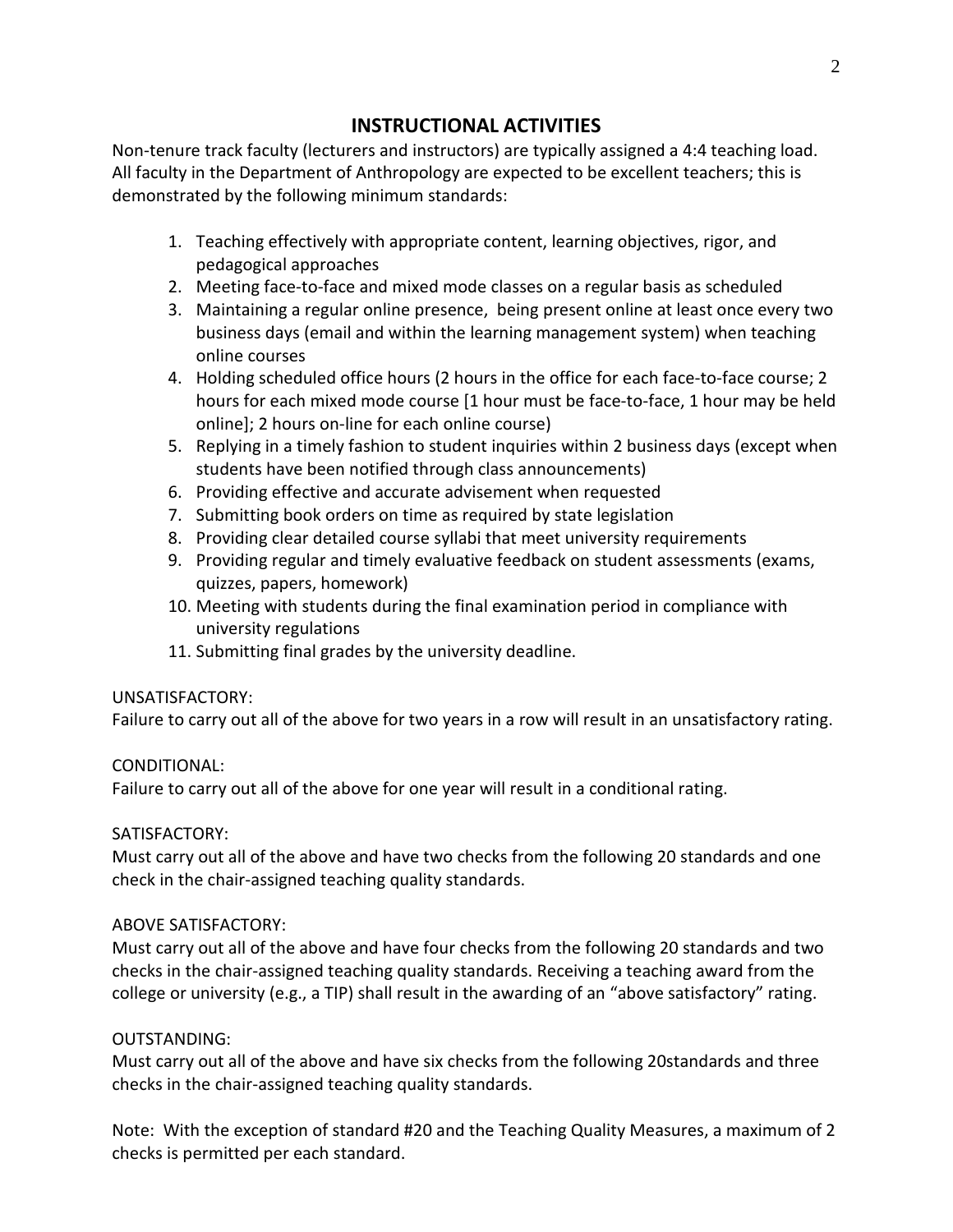- \_\_\_\_1. Faculty member's mean SPI rating for the academic year is higher than the college mean.
- 2. Faculty member's mean SPI rating for the academic year is higher than 4.25.
- 3. Faculty member's mean SPI rating for the academic year is higher than 4.5.
- \_\_\_\_4. Teaches an overload course during the academic year (Fall and Spring semesters).
- 5. Advances instructional excellence by teaching pedagogically demanding courses such as an Honor seminar (non-GEP), Graduate course, service learning course, Gordon Rule course, designated lab course, and/or Diversity course (list the courses in each category).
- \_\_\_\_6. Teaches one large course (100 students or more in an undergraduate class) or an Honors GEP course (ANT 2000H and 2511H (please list the courses in each category).
- \_\_\_\_7. Teaches one new course of 3 credits or more or makes substantial changes (changing instructional mode, changing to a laboratory class, significantly revising a majority of lectures, changing textbooks or textbook editions, changing the majority of required readings) to an existing course (list the courses in each category and explain changes made).
- \_\_\_\_8. Teaches a study abroad course or research abroad program or field school (list the courses in each category).
- \_\_\_\_9. Serves as the chairperson for a M.A. thesis where the student is making academic progress (continuously enrolled and receiving satisfactory grades). Co-chairperson will receive one checkmark in the year when the student graduates (list students).
- 10. Serves as a committee member (not chairperson or co-chairperson) on two Ph.D. dissertations and/or M.A. theses when the students graduate in a single academic year.
- 11. Serves as the chairperson for an Honors in the Major thesis. Co-chairperson will receive one checkmark in the year when the student graduates. (list students)
- \_\_\_\_12. Directs students through independent study, practicum, directed reading, or directed research and/or internship courses. (*Note: 1 check indicates 2-3 courses; 2 checks indicate 4 or more courses*.)
- \_\_\_\_13. Publishes a textbook, workbook, or study guide. Writing a textbook is worth two checks.
	- \_\_\_\_14. Receives funding/compensation through an internal or external teaching grant.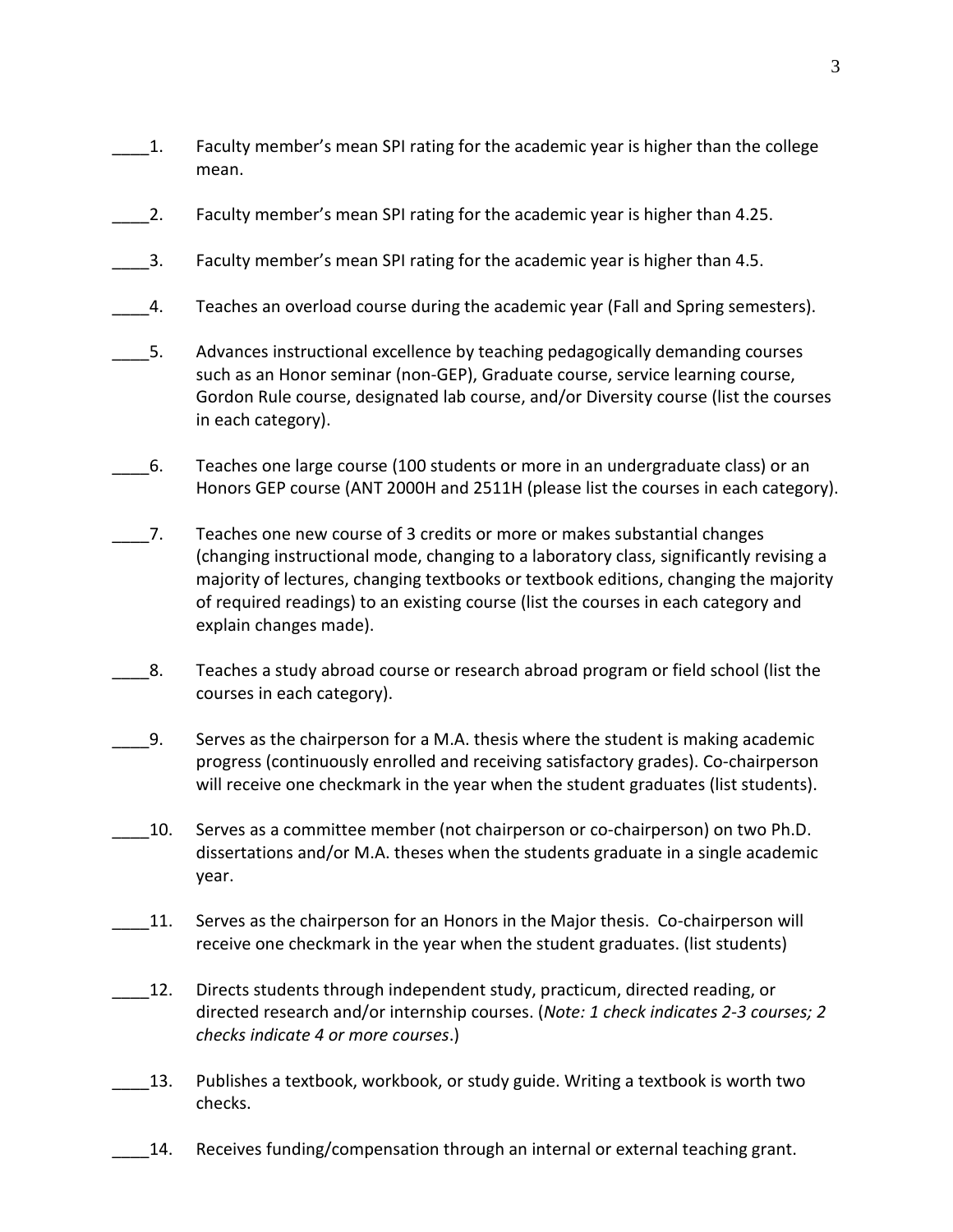- NOTE: Faculty can only earn a maximum of two checks total in measures 15-18 for the same student.
- 15. Mentors a student through any UCF recognized undergraduate or graduate research initiative, e.g., RAMP, RAMP-UP, McNair; for SURF, SMART, LEADS, and FIRE, only one check can be earned. Only chairperson can receive credit.
- \_\_\_\_16. Mentors a UCF undergraduate or graduate student who receives an award at the SURE showcase, graduate research forum, or regional conference/organization. Only chairperson can receive credit.
- 17. Mentors a UCF undergraduate or graduate student who receives an award at a national or international conference/organization (only one faculty member can take credit).
- 18. Mentors or advises a UCF undergraduate or graduate student who presents as first author at a national or international meeting (only one faculty member may take credit).
- \_\_\_\_19. Mentors or advises a UCF undergraduate or graduate student who is a co-author on a peer-reviewed publication (only one faculty member may take credit).
- 20. Other (faculty member may submit other teaching-related activities that merit consideration with substantiating narrative and including documentation, if appropriate). This standard may count for multiple checks.

Teaching Quality Measures

- For evaluation in these measures, please provide specific examples. The Chair will assign these checks and provide total and Instructional Evaluation Rating for this section.
- \_\_\_\_\_1. Provides evidence of teaching quality through course instructional material (PowerPoints, assignments, rubrics). Provide one example (faculty choice).
- \_\_\_\_\_2. Provides evidence of teaching quality through evaluative measures that have clearly defined learning outcomes relative to course content (e.g. graded papers, exams, assignments, etc.). Provide one example (faculty choice).
- \_\_\_\_\_3. Provides evidence of very high teaching quality through content rigor and favorable student outcomes. Examples would include demonstrating adopting research-based methods (e.g. graded papers or presentations with examples ranging from the highest quality to the lowest quality work), pre-tests and post-tests, experiential learning examples (e.g. assignment directions and graded examples). Provide one example (faculty choice).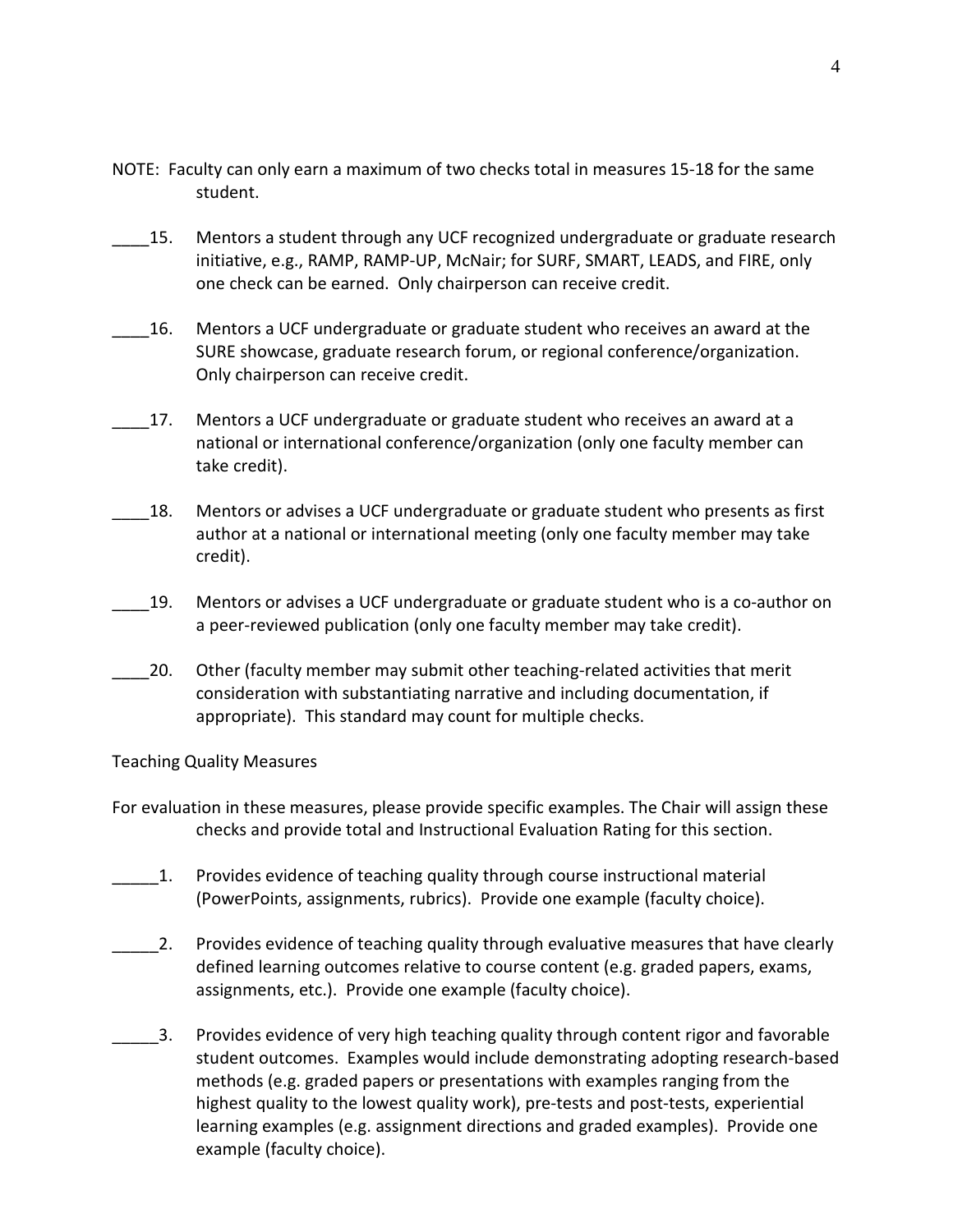### **TOTAL NUMBER OF CHECKS (#1-#20): \_\_\_\_\_\_\_\_ TOTAL NUMBER OF CHECKS FROM TEACHING QUALITY MEASURES: \_\_\_\_\_\_\_\_\_\_**

**INSTRUCTIONAL ACTIVITIES EVALUATION RATING (i.e. outstanding, above satisfactory, etc.):**

#### **ENTER INSTRUCTIONAL EVALUATIVE RATING ON PAGE 10**

**\_\_\_\_\_\_\_\_\_\_\_\_\_\_\_\_\_\_\_\_\_\_\_\_\_\_\_\_\_\_\_\_**

## **SERVICE ACTIVITIES**

Service to the Department, College, University, Community, and Profession is an important part of every faculty member's assignment. Faculty members are encouraged to provide supplemental information to the Chair in the form of letters or actual work they have completed to support their case for special meritorious performance. All faculty are expected to:

- 1. Attend all faculty meetings
- 2. Attend one commencement per academic year (Summer, Fall or Spring)
- 3. Participate in all Department instructor/lecturer searches by meeting all candidates, when possible, and actively participating in the faculty discussion. Teaching commitments and office hours do not preclude participation
- 4. Carry out service responsibilities

UNSATISFACTORY: Failure to satisfy the above expectations.

CONDITIONAL: Must satisfy the above and 1 check in the following 18 criteria.

SATISFACTORY:

Must satisfy the above and 2 checks in the following 18 criteria including both UCF and Profession/Community.

#### ABOVE SATISFACTORY:

Must satisfy the above and 3 checks in the following 18 criteria including both UCF and Profession/Community.

#### OUTSTANDING:

Must satisfy the above and 4 or more checks in the following 18 criteria including both UCF and Profession/Community.

#### *Service to UCF Criteria (up to two checks can be used for each category)*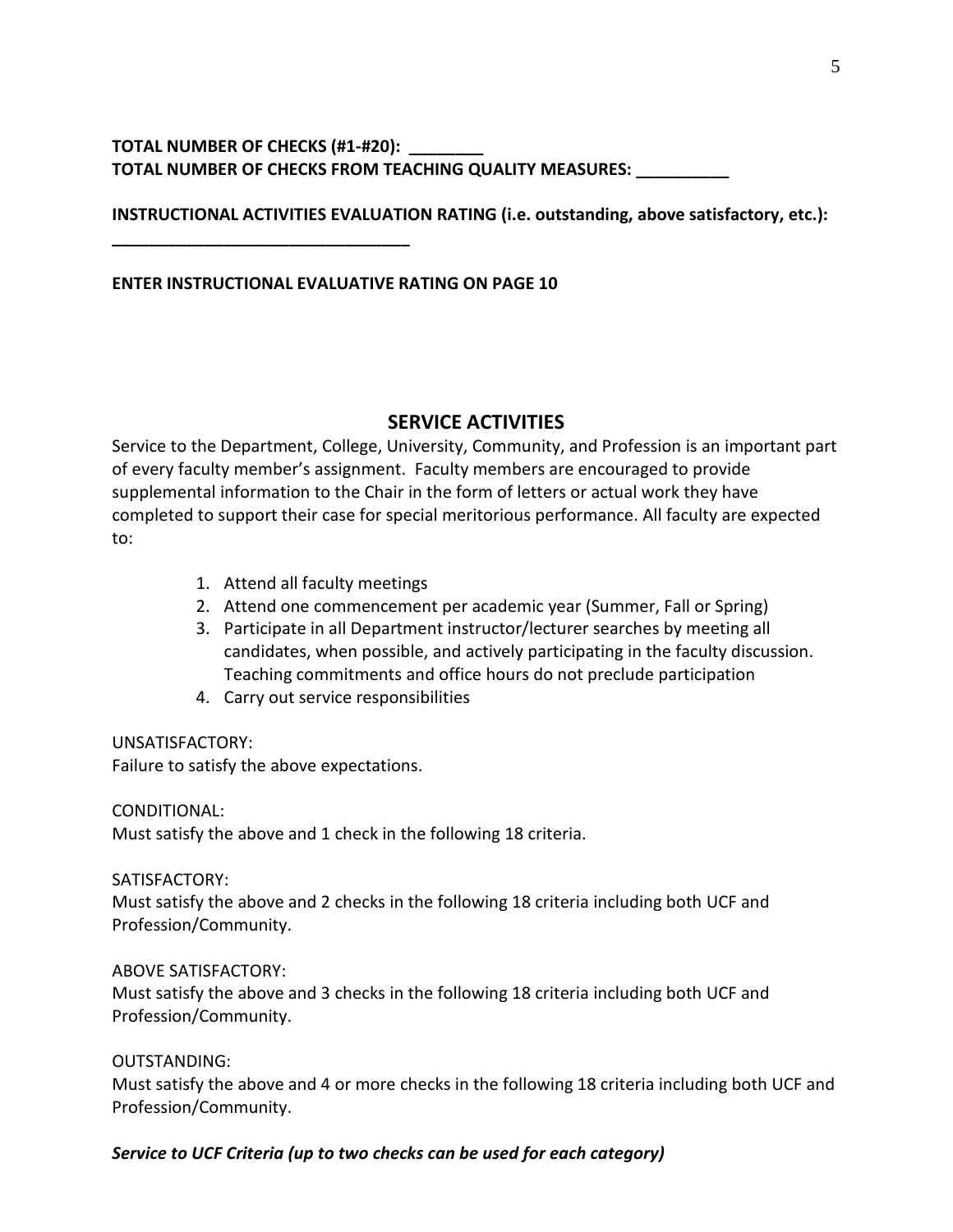- \_\_\_1. Serves the university by service on a departmental committee (chairing a search committee counts for two checks).
- 2. Serves the university by service on a college committee.
- \_\_\_3. Serves the university by service on a university committee (Chairing a committee will count for two checks).
- 4. Serves the university by service with student organizations.
- \_\_\_5. Brings a scholarly multi-speaker symposium or conference to the campus.
- \_\_\_6. Otherwise documents outstanding service to the university. A faculty member may submit other service and professional development activities that merit consideration with substantiating narrative and documentation, if appropriate.

#### *Profession and Community Criteria (up to two checks can be used for each category)*

- 7. Serves the university or community by giving a professionally-related talk to a local or regional group, organization or public school; or in some other way shares professional expertise with public schools.
- \_\_\_8. Serves the community by participation in community engagement activity through volunteering with a professionally-related community organization.
- \_\_\_9. Serves the community by serving on a committee or as an officer for a local, regional, or state organization, in profession-related service.
- \_\_\_10. Serves the profession by reviewing a manuscript for a professional journal.
- \_\_\_11 Serves as a reviewer for a proposal from a federal (national or international) or private granting agency (each grant review counts as one check).
- 12. Serves as a reviewer for a professionally-related full book manuscript for a publisher (does not include a pre-publication textbook).
- 13. Publishes a book review or bibliographic essay for an academic journal or a national popular publication, or encyclopedia entry, or other widely distributed professional writing.
- \_\_\_14. Serves as an invited consultant to, or spokesperson for, a state or national or international organization or meeting.
- 15. Serves as the organizer, chairperson (or co-chair) for, or a discussant on, a panel/session at a regional or national or international professional meeting.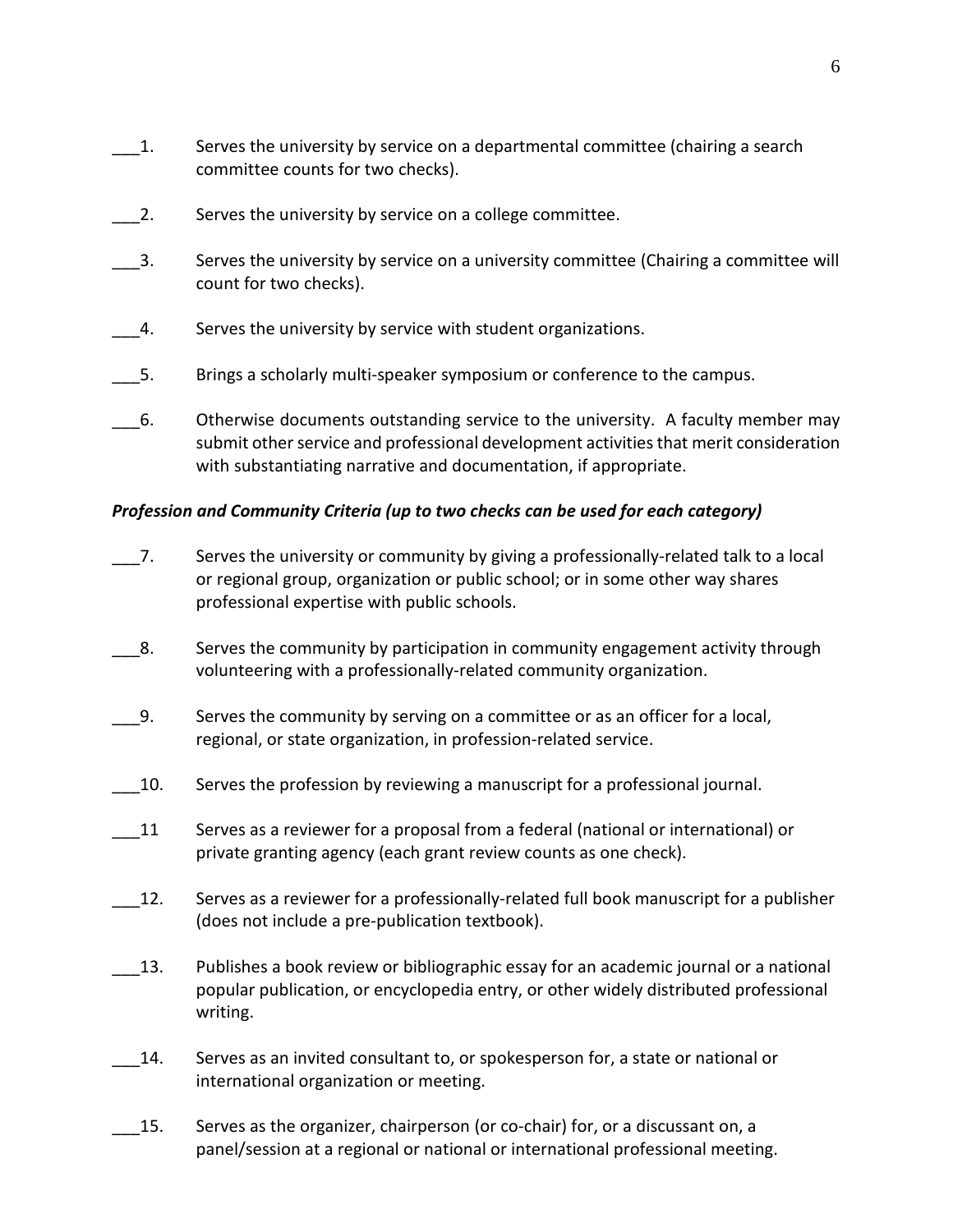- \_\_\_16. Serves on a major committee, or sub-committee, for a state, national, or international organization.
- \_\_\_17. Receives public recognition for outstanding service to the community, or profession.
- 18. Otherwise documents outstanding service to the community, or profession. A faculty member may submit other service and professional development activities that merit consideration with substantiating narrative and documentation, if appropriate.

#### **TOTAL NUMBER OF CHECKS: \_\_\_\_\_\_\_\_**

**\_\_\_\_\_\_\_\_\_\_\_\_\_\_\_\_\_\_\_\_\_\_\_\_\_\_\_\_\_\_\_\_**

**SERVICE ACTIVITIES EVALUATION RATING (i.e. outstanding, above satisfactory, etc.):** 

### **ENTER SERVICE EVALUATIVE RATING ON PAGE 10**

## **RESEARCH ACTIVITIES**

Instructors and Lecturers may have a research assignment. Faculty are expected to be able to provide documentation of all research activities.

The impact of the research activity is defined as follows: A category 1 high-impact journal publication must appear in a journal that is ranked among the top 25 in any disciplinary area (or any subdispline area) of Google Scholar, Scimago, ISI Web of Science, or ISI Web of Knowledge at the time of submission. Faculty can make an argument for identifying a journal as category 1 high impact if the journal is demonstrably equal to or above the lowest ranked journal's metric on any of these lists. A category 1 high impact book is published with a university press.

A category 1 external grant includes all domestic or international federal agencies, foundations with a peer-reviewed open application process, or non-governmental organizations with a peer-reviewed open application process received as PI or Co-PI.

NOTE: Articles will be counted when accepted or published (but not both) and books and book chapters when in press or when published (but not both). Funded grants will be counted after receipt of formal award notification from granting agency. Multi-year grants can be counted for two consecutive years. Substantial category 1 high impact grants of large amounts over multiple years may be considered for more than two years of an outstanding rating.

#### UNSATISFACTORY

Failure to carry out any research activities will result in an unsatisfactory rating.

#### **CONDITIONAL**

Shows progress towards research activities. List activities.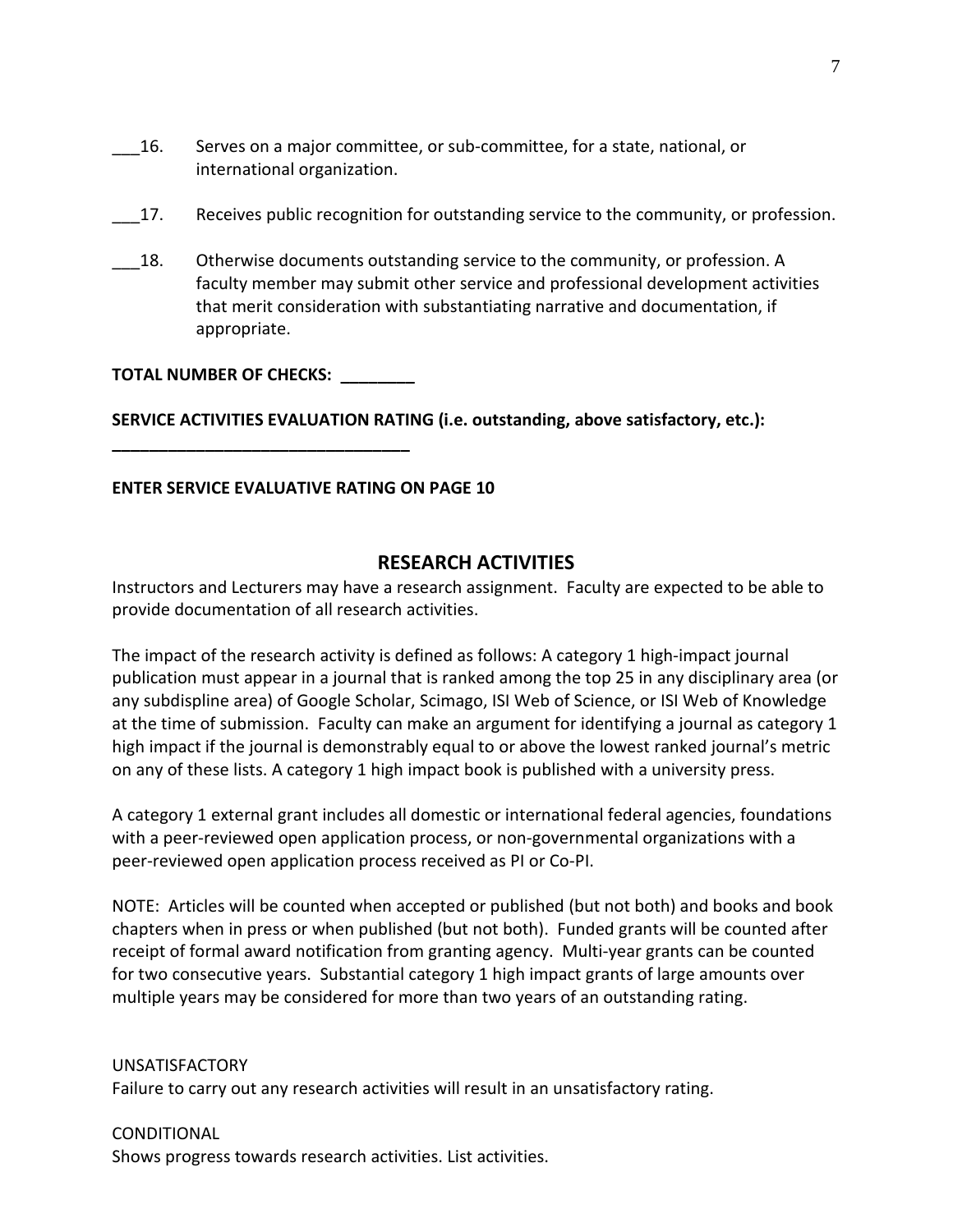#### **SATISFACTORY**

Must achieve one of the following options:

- \_\_\_\_1. Authors a scheduled presentation at a state, regional, national or international professional meeting.
- 2. Submits an internal grant or contract for research or creative activities.
- 3. Submits a paper to a refereed publication.
- 4. Documents progress on research activities.
- 5. Documents progress on a book length manuscript (provide book proposal, chapter drafts, or other relevant evidence).
- \_\_\_\_6. Submits a full-length archaeological research report, a final category 1 high impact grant report, or 2 or more forensic reports to an appropriate government agency.

#### ABOVE SATISFACTORY

Must achieve one of the following options:

- \_\_\_\_7. Authors two different scheduled presentation at a regional, national or international professional meeting (Must be first author on at least one paper).
- 8. Is funded on an internal grant or contract.
- \_\_\_\_9. Submits an external grant or contract for research related activities.
- 10. Publishes a peer-reviewed publication.
- 11. Is funded on an internal grant or contract.
- \_\_\_\_12. Publishes a peer-reviewed book or research monograph (non-university press). Note: Publication of a peer-reviewed book or research monography shall result in the awarding of an "above satisfactory" in research for two consecutive years if no more than two authors. If more than two authors, you receive above satisfactory for one year.
- 13. Receives a research award from the college or university such as RIA or SoTL.

#### OUTSTANDING:

Must achieve one of the following options:

14. Is funded on a new category 1 high impact external research grant or contract.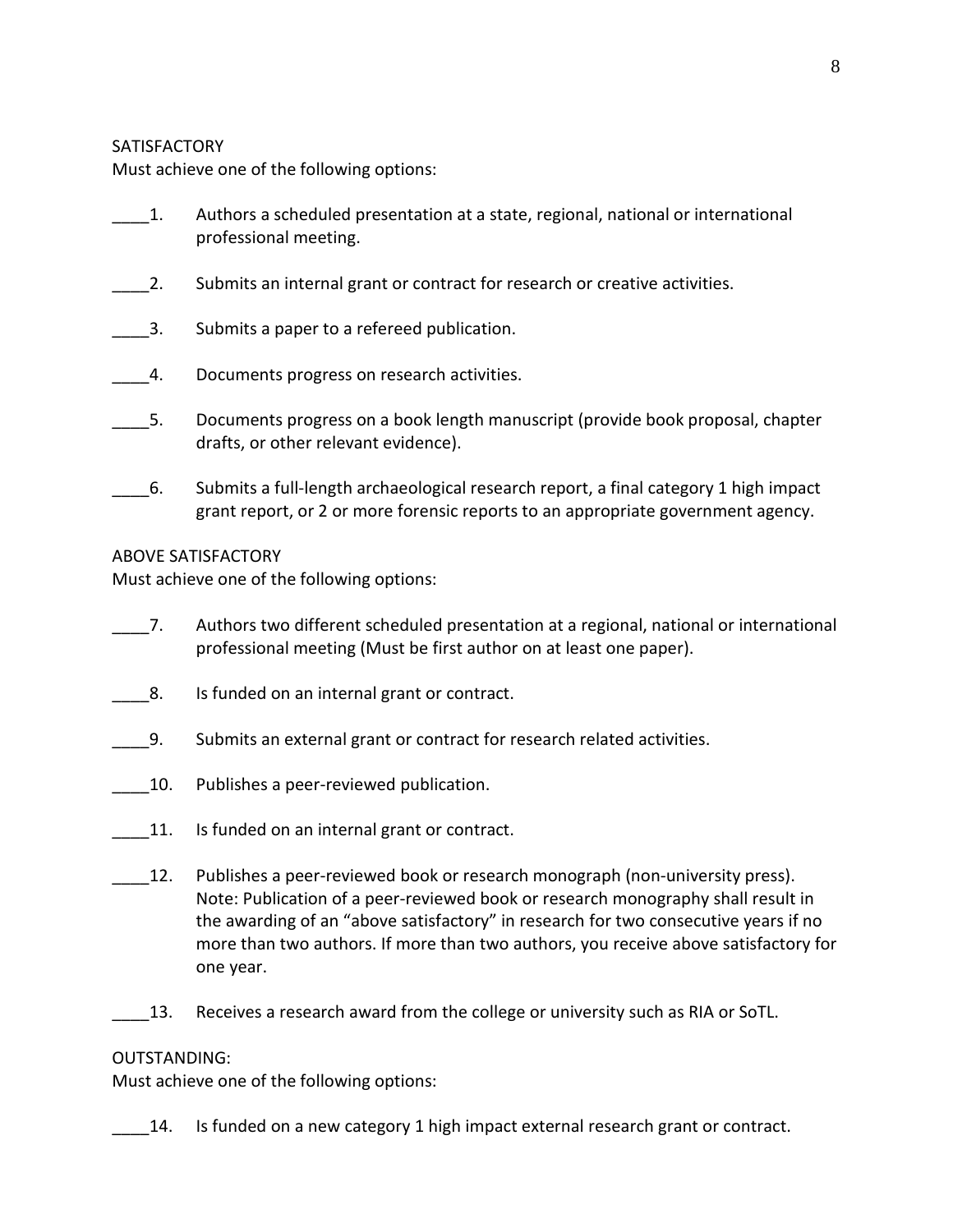- 15. Publishes a category 1 high impact publication.
- \_\_\_\_16. Publishes a peer-reviewed research-related edited volume, and is lead author on a minimum of one chapter in the same book (which has been independently peerreviewed through the publisher). Check is permitted for serving as the first or second editor.
- 17. Publishes a category 1 high impact book. Note: Publication of a category 1 high impact book or research monograph shall result in the awarding of an "outstanding" in research for two consecutive years if no more than two authors.
- \_\_\_\_18. Other: A faculty member may submit other high impact research-related activities that merit consideration with substantiating narrative and including documentation, if appropriate, concerning the world-class significance of their research.

### **RESEARCH ACTIVITIES EVALUATION RATING (i.e. outstanding, above satisfactory, etc.):**

**ENTER RESEARCH EVALUATIVE RATING ON PAGE 10**

**\_\_\_\_\_\_\_\_\_\_\_\_\_\_\_\_\_\_\_\_\_\_\_**

# **OTHER DUTIES**

Other university duties are occasionally assigned for special activities such as administrative duties or other special projects. Since the nature of these assignments is variable, no attempt is made to specify evaluation in proportion to the total amount of time the assignment is weighted in the annual assignment form.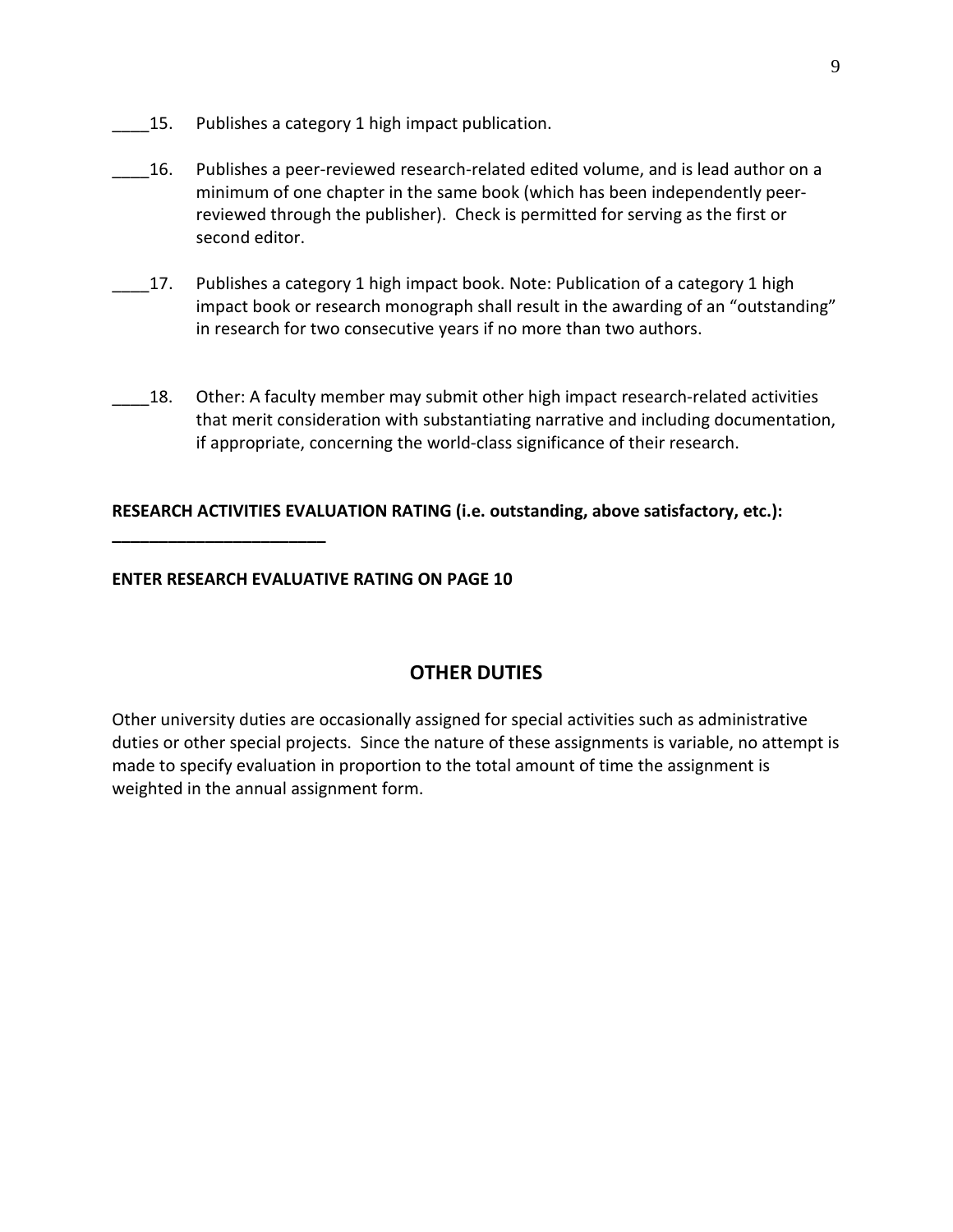## **OVERALL EVALUATION**

This Overall Evaluation tool (also available as an Excel Calculator) takes in to account FTE assignment in the categories of instruction, research and service.

1. Enter your Evaluative Ratings:

## INSTRUCTIONAL EVALUATIVE RATING RESEARCH EVALUATIVE RATING SERVICE EVALUATIVE RATING

2. Using your Evaluative Rating for each section, circle the value corresponding to your rating in each of the three rows.

| <b>Evaluation</b><br>Area | Outstanding | Above<br>Satisfactory | Satisfactory | Conditional | Unsatisfactory | FTE (In-Unit<br>Assignment)<br>percentage | <b>Total</b><br>(Evaluation<br>Score x FTE) |
|---------------------------|-------------|-----------------------|--------------|-------------|----------------|-------------------------------------------|---------------------------------------------|
| <b>Teaching</b>           | 400         | 300                   | 200          | 100         |                |                                           |                                             |
| Research                  | 400         | 300                   | 200          | 100         |                |                                           |                                             |
| Service                   | 400         | 300                   | 200          | 100         |                |                                           |                                             |
|                           |             |                       |              |             |                | <b>Sum of Total</b><br>Column             |                                             |

3. Enter your academic year FTE (In-Unit Assignment) percentage for each of the three categories (FTE scores will be provided by the Chair).

4. Calculate your total for each row by multiplying your score in each row by your FTE for that category. Sum the total column.

5. Using the total score from above, determine your Overall Evaluation from the table below.

| Outstanding               | $360+*$                           |
|---------------------------|-----------------------------------|
| <b>Above Satisfactory</b> | 295-359*                          |
| Satisfactory              | 200-294                           |
| <b>Conditional</b>        | <200 for one year                 |
| Unsatisfactory            | <200 for 2 or more years in a row |

\*In order to receive an overall evaluation of Outstanding or Above Satisfactory, faculty members must be at least Satisfactory in all evaluated categories for which they were assigned at least 5% of their duties.

6. OVERALL EVALUATION: **We are also asset to the set of the set of the set of the set of the set of the set of the set of the set of the set of the set of the set of the set of the set of the set of the set of the set of t**